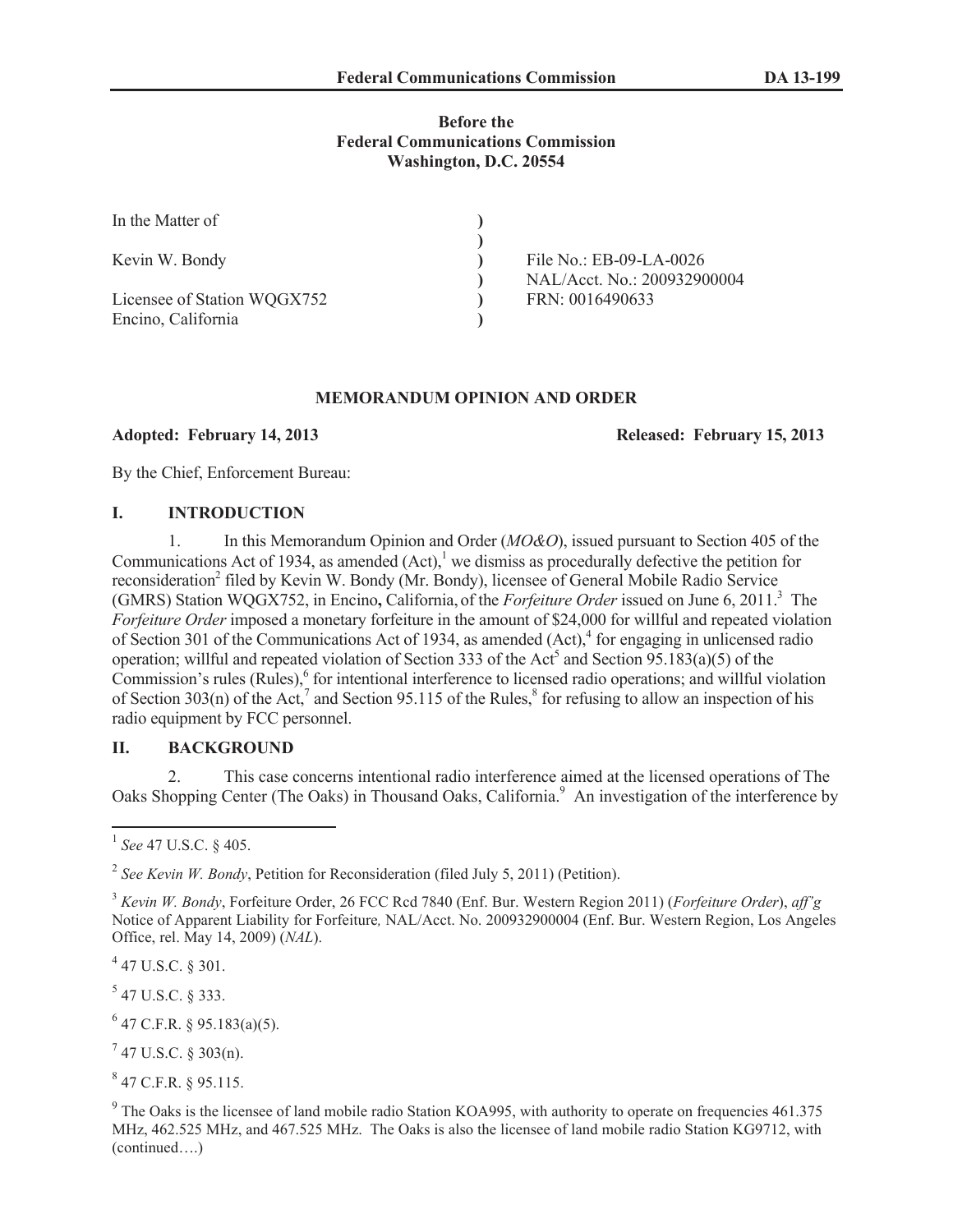the Enforcement Bureau's Los Angeles Office (Los Angeles Office) on March 5, 2009, revealed an unlicensed and unauthorized repeater transmitter in a secured radio communications facility on Oat Mountain in the Santa Susana Mountains. A Los Angeles agent observed pulsating signals on frequencies 461.375 MHz and 466.375 MHz emanating from the repeater transmitter and also observed a beam antenna pointed in the direction of The Oaks. These transmissions effectively "jammed" The Oaks operations on these two frequencies. On March 6, 2009, in an effort to locate the point of origin of the transmission from the unlicensed and unauthorized repeater, the agent again monitored frequencies 461.375 MHz and 466.375 MHz in the vicinity of The Oaks and observed pulsating signals that interfered with the normal transmissions on those frequencies.<sup>10</sup>

3. Later on March 6, 2009, after consultation with personnel from The Oaks and the Ventura County Sheriff's Department, the Los Angeles agent used direction-finding techniques to locate the unidentified subject, who was communicating with The Oaks personnel on frequencies 464.7125 MHz and 462.8375 MHz. During the time The Oaks personnel engaged in radio communications with the subject, he acknowledged he was intentionally interfering with The Oaks's ability to communicate on frequencies 461.375 MHz and 466.375 MHz, in order to render The Oaks's repeater unusable and to force The Oaks off its licensed channels.<sup>11</sup> At approximately 7:30 p.m., the Los Angeles agent located the source of the voice transmissions on frequencies 464.7125 MHz and 462.8375 MHz (the frequencies used to communicate by The Oaks and the still-unidentified subject) to a vehicle in the National Park Service parking structure across the street from The Oaks. The Ventura County Sheriff's Department then secured the area and identified the subject as Kevin Bondy. The Los Angeles agent identified himself to Mr. Bondy and explained that a refusal to allow an inspection could result in a fine. Then the agent asked Mr. Bondy if the agent could perform an inspection of all radios in his vehicle. Initially, Mr. Bondy refused to allow an inspection, then a few minutes later, agreed to allow an inspection, then refused again after the Los Angeles agent began inspecting all of the radio equipment that Mr. Bondy had in his vehicle.<sup>12</sup>

4. In the *Forfeiture Order,* the Enforcement Bureau's Western Region (Region) considered Mr. Bondy's arguments that this was simply a case of mistaken identity, that Mr. Bondy did not own or operate any equipment on Oat Mountain, that he did not commit the violations, that he did not refuse to allow the inspection, and that he lacks the ability to pay the proposed forfeiture amount.<sup>13</sup> The Region

 $11$  Specifically, the subject told The Oaks personnel that they had "plenty of warning." The subject then effectively shut down all operations on The Oaks frequencies by transmitting NOAA weather radio over every channel, and told The Oaks personnel that he had been "jamming" the frequencies 461.375 MHz and 466.375 frequencies by "pulsing" them to shut down the repeater. The subject also said that The Oaks now had no repeaters, that The Oaks had to stop using the frequencies 461.375 MHz and 466.375 MHz repeater pair, and that The Oaks had to apply to the FCC to cancel the frequencies 461.375 MHz and 466.375 MHz repeater pair and request a new frequency pair. The subject said to The Oaks personnel that he gave The Oaks three weeks to vacate the frequencies but The Oaks did not do so, so "this is what [it has] come to." The subject then explained in detail to The Oaks personnel how to work with the FCC and frequency coordinators to apply for a new frequency for its license. *See id.,* 26 FCC Rcd at 7841.

<sup>12</sup> *Id.*

<sup>13</sup> *Id.,* 26 FCC Rcd at 7842–7845.

<sup>(</sup>Continued from previous page)

authority to operate on frequency 466.375 MHz. As a GMRS licensee under Part 95 of the Rules, Mr. Bondy has no authorization to operate on frequencies 461.375 MHz and 466.375 MHz, the frequencies licensed to The Oaks, or frequencies 464.7125 MHz and 462.8375 MHz, the frequencies that the Los Angeles agent located Mr. Bondy transmitting on during the investigation on March 6, 2009. *See* 47 C.F.R. § 95.29 (Channels available).

<sup>10</sup> *Forfeiture Order,* 26 FCC Rcd at 7840–7841.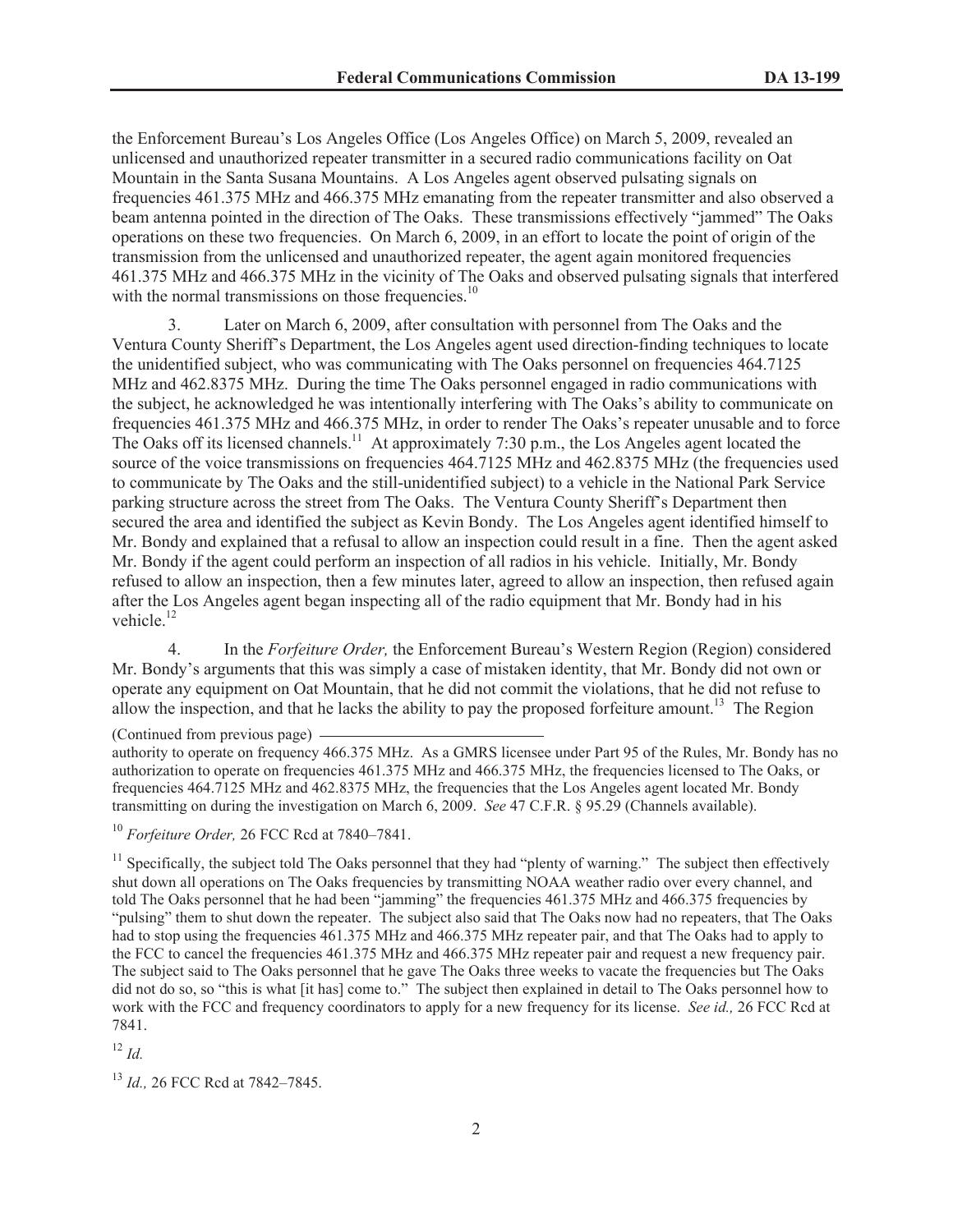found no merit in Mr. Bondy's arguments and assessed a forfeiture of \$24,000.<sup>14</sup> In his Petition, Mr. Bondy reiterates his arguments that he did not commit the violations and that he did not refuse to allow the inspection, and he adds that there is no proof that he caused the interference or refused to allow the inspection.<sup>15</sup> Consequently, Mr. Bondy argues, the *Forfeiture Order* should be reversed.<sup>16</sup>

# **III. DISCUSSION**

5. Section 405(a) of the Act<sup>17</sup> and Section 1.106(f) of the Rules<sup>18</sup> require the filing of a petition for reconsideration with the Commission's Secretary in Washington, D.C. within thirty days from the date of public notice of the final action.<sup>19</sup> In this case, public notice of the *Forfeiture Order* occurred upon release on June 6, 2011.<sup>20</sup> The thirtieth day after June 6, 2011, was July 6, 2011. Thus, Mr. Bondy should have filed his request for reconsideration with the Commission's Secretary in Washington, D.C. no later than July 6, 2011.<sup>21</sup> While Mr. Bondy emailed a copy of his Petition to the Region on July 6, 2011, there is no evidence that a copy was ever received by the Secretary of the Commission. As Section 1.106(i) of the Rules explicitly states, "[p]etitions submitted only by electronic mail and petitions submitted directly to staff without submission to the Secretary shall not be considered to have been properly filed."<sup>22</sup> Accordingly, because Mr. Bondy failed to timely file his Petition, we dismiss the Petition on procedural grounds.<sup>23</sup>

6. We further find that even if Mr. Bondy's Petition was not procedurally defective, the Petition would fail on the merits. Reconsideration is appropriate only where the petitioner either demonstrates a material error or omission in the underlying order or raises additional facts not known or not existing until after the petitioner's last opportunity to present such matters.<sup>24</sup> A petition for reconsideration that reiterates arguments that were previously considered and rejected will be denied.<sup>25</sup>

<sup>14</sup> *Id.*

<sup>16</sup> *Id.* at 2.

 $17$  47 U.S.C. § 405(a).

 $18$  47 C.F.R.  $8$  1.106(f).

<sup>19</sup> *See also* 47 C.F.R. § 1.106(i).

<sup>20</sup> *See* 4*7* C.F.R. § 1.4(b).

<sup>21</sup> *See* 4*7* C.F.R. §§ 1.106(f), 1.4(j).

 $22$  47 C.F.R. § 1.106(i).

<sup>23</sup> *See Washington Broadcast Management Co., Inc.*, Memorandum Opinion and Order, 15 FCC Rcd 6607 (2000); *Bay Broadcasting Corporation*, Memorandum Opinion and Order, 15 FCC Rcd 23449 (Enf. Bur. 2000).

<sup>24</sup> *See* 47 C.F.R. § 1.106(c); *EZ Sacramento, Inc.,* Memorandum Opinion and Order, 15 FCC Rcd 18257 (Enf. Bur. 2000), *citing WWIZ, Inc.,* Memorandum Opinion and Order, 37 FCC 685, 686 (1964), *aff'd sub. nom. Lorain Journal Co. v. FCC,* 351 F.2d 824 (D.C. Cir. 1965), *cert. denied,* 383 U.S. 967 (1966).

<sup>25</sup> *EZ Sacramento, Inc.,* 15 FCC Rcd at 18257.

 $15$  Petition at 1–2.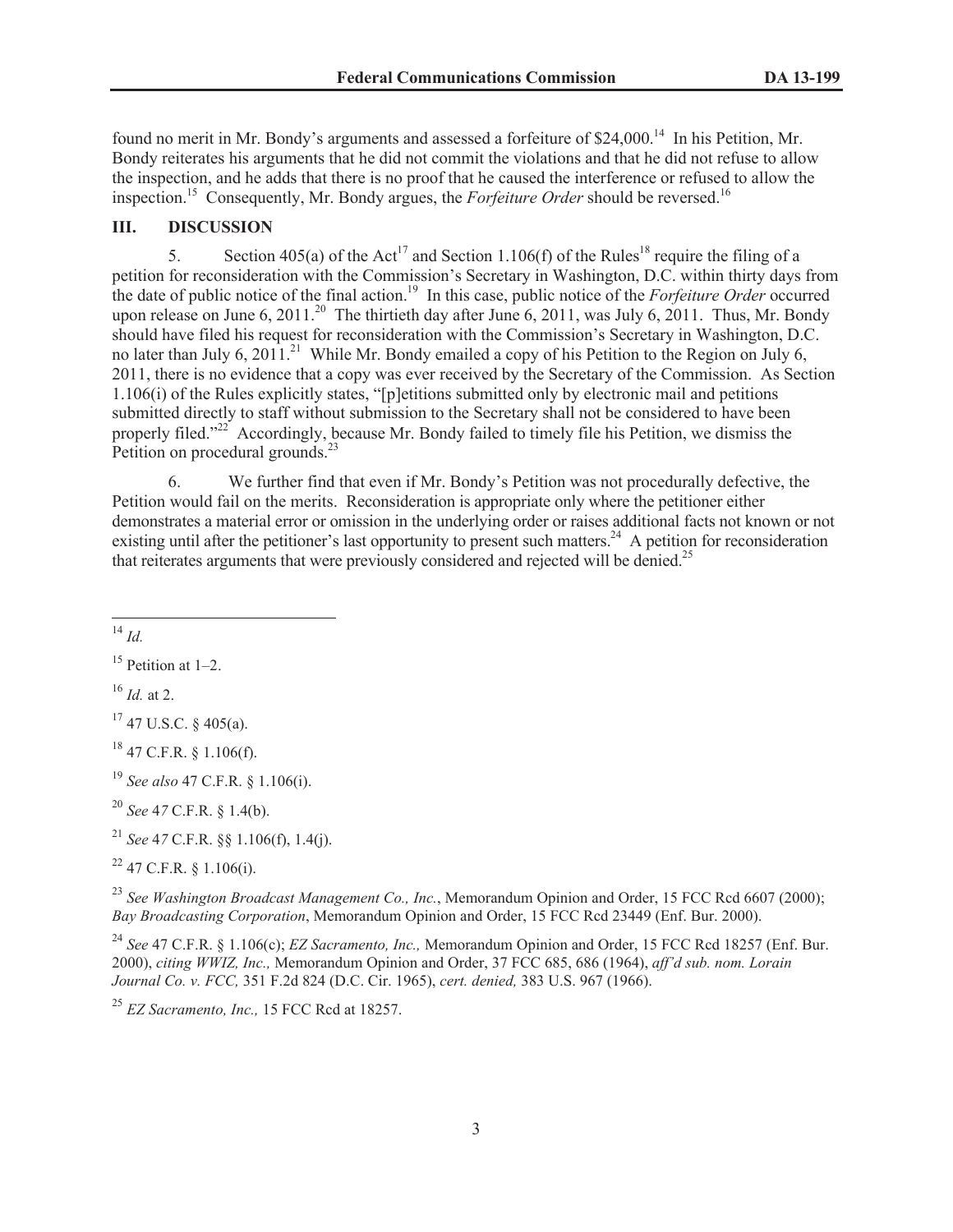7. Mr. Bondy raises no new issues that require discussion here.<sup>26</sup> He simply reiterates his claims that there is no evidence that he was responsible for the violations with which he was charged.<sup>27</sup> We disagree. As explained in the *Forfeiture Order*, <sup>28</sup> a Los Angeles agent, using direction-finding techniques, located Mr. Bondy as he transmitted on frequencies 464.7125 MHz and 462.8375 MHz on March 6, 2009. The agent successfully located the initiating transmissions to a vehicle located at the parking structure near The Oaks in which Mr. Bondy was operating. Mr. Bondy was then identified by a Ventura County police officer, a fact that Mr. Bondy does not dispute. While the Los Angeles agent was attempting to locate Mr. Bondy, The Oaks personnel recorded their transmissions with Mr. Bondy in which Mr. Bondy ordered them to vacate frequencies 461.375 MHz and 466.375 MHz while he was transmitting on frequencies 464.7125 MHz and 462.8375 MHz. Mr. Bondy stated in his transmissions to The Oaks personnel, that he had been jamming the frequencies 461.375 MHz and 466.375 MHz, and that The Oaks had to stop using those frequencies. Thus, the *Forfeiture Order* is supported by evidence that Mr. Bondy transmitted on frequencies that he had no authorization for and announced, and engaged in, intentional interference to The Oaks' operations on frequencies 461.375 MHz and 466.375 MHz. Consequently, we find there is sufficient evidence that Mr. Bondy willfully and repeatedly violated Sections 301 and 333 of the Act and Section 95.183(a)(5) of the Rules.

8. We also find that there is sufficient evidence that Mr. Bondy willfully violated Section 303(n) of the Act, and Section 95.115 of the Rules, by refusing to allow an inspection of his radio equipment by FCC personnel. After the Los Angeles agent requested an inspection of Mr. Bondy's radio equipment on March 6, 2009, Mr. Bondy initially refused an inspection, then agreed, then refused a full inspection. Mr. Bondy believed that the agent was specifically focused on one of Mr. Bondy's handheld radios to determine which frequencies were programmed into the device, which was not readily apparent given that Mr. Bondy had programmed channel names, rather than frequencies, into the handheld. The agent reported that there were other radios in the car that he was unable to inspect, including a console mount radio, a handheld radio, and a mobile radio unit in the back seat.<sup>29</sup> The agent's attempt to determine the actual frequency programmed into the handheld device was thwarted by Mr. Bondy, and Mr. Bondy indicated to the agent that he could not conduct a full and complete inspection of all of the radio equipment in the vehicle. Because of Mr. Bondy's refusal, the agent did not inspect those radios.<sup>30</sup>

9. Therefore, we find that the Petition provides no basis for further reduction or cancellation of the monetary forfeiture assessed against Mr. Bondy, even if his Petition had been timely filed, and affirm the *Forfeiture Order*.

<sup>27</sup> We find irrelevant Mr. Bondy's claim that he did not own or lease property on Oat Mountain. Petition at 2. As explained in the *Forfeiture Order*, the Los Angeles Office determined that while the transmissions emanating from Oat Mountain were causing the intentional interference, Mr. Bondy was sitting in his car, as located by the Los Angeles Office, explaining to The Oaks personnel why he was jamming them and why they had to leave the frequencies being interfered with from Oat Mountain. *Forfeiture Order*, 26 FCC Rcd at 7841.

<sup>28</sup> *Id.*, 26 FCC Rcd at 7842–7844.

<sup>&</sup>lt;sup>26</sup> Mr. Bondy argues that enforcement action should be taken against The Oaks for operating on certain frequencies without an authorization. Petition at 1. This fact was noted in the *Forfeiture Order,* along with the explanation for the usage. *Forfeiture Order*, 26 FCC Rcd at 7841 n.5. ("The Oaks had no authorization to operate on 464.7125 MHz and 462.8375 MHz. However, they used those frequencies in this limited instance to communicate with the subject, and other personnel, because of the continual jamming of their authorized frequencies, and to allow the Los Angeles agent to track the transmissions and locate them to the source of the subject who was communicating with The Oaks. The agent ultimately located the transmissions to Bondy's vehicle.")

<sup>29</sup> *Id.*, 26 FCC Rcd at 7841 n.6.

<sup>30</sup> *Id.*, 26 FCC Rcd at 7844.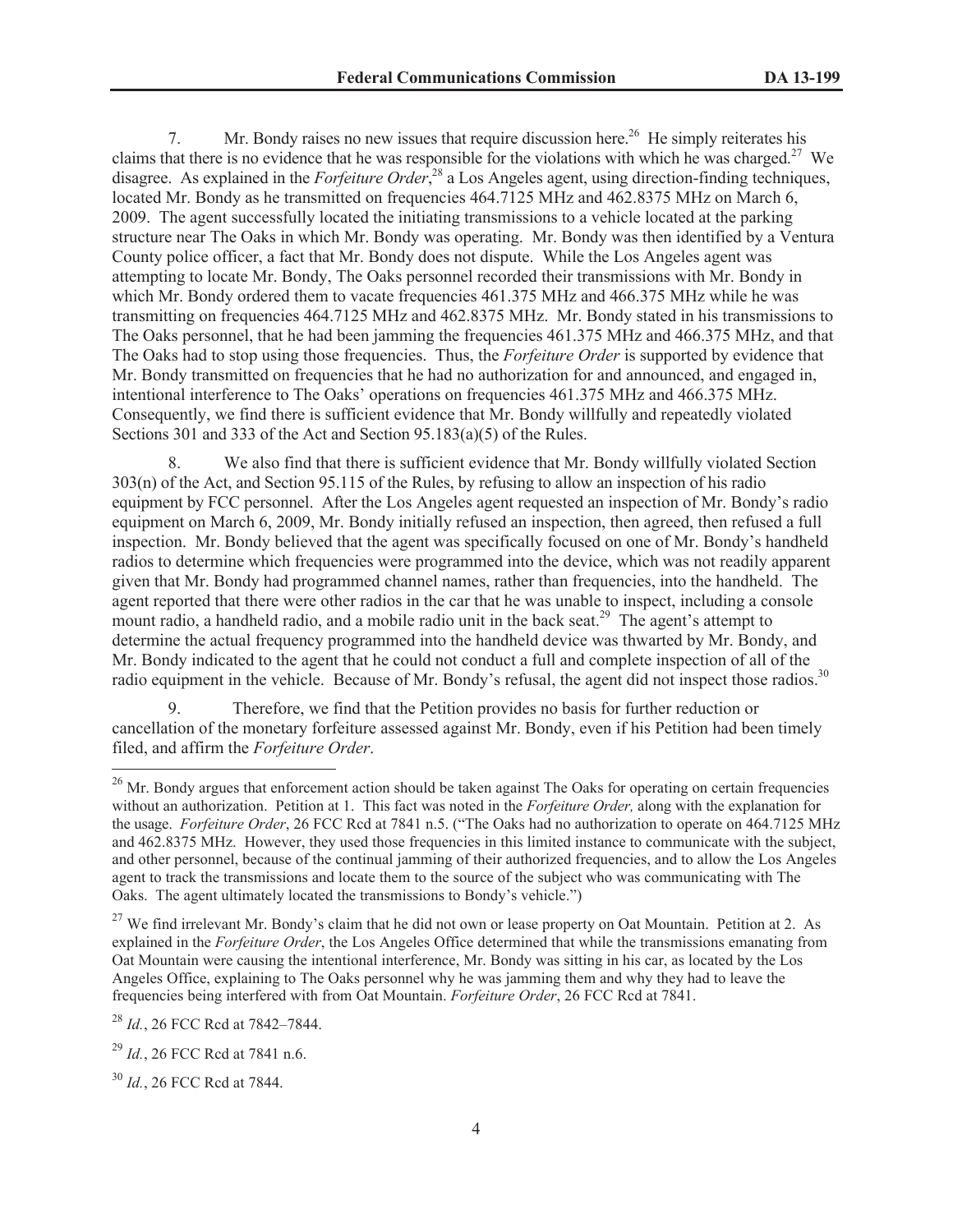## **IV. ORDERING CLAUSES**

10. Accordingly, **IT IS ORDERED** that, pursuant to Section 405 of the Communications Act of 1934, as amended, $31$  and Section 1.106 of the Rules, $32$  that the Petition for Reconsideration filed by Kevin W. Bondy **IS DISMISSED** and the *Forfeiture Order* **IS AFFIRMED**.

11. **IT IS ALSO ORDERED** that, pursuant to Section 503(b) of the Act, and Sections 0.111, 0.311 and 1.80(f)(4) of the Rules, Kevin W. Bondy **IS LIABLE FOR A MONETARY FORFEITURE** in the amount of **FORFEITURE** in the amount of \$24,000 for willfully and repeatedly violating sections 301 and 333 of the Act, and section 95.183(a)(5) of the Rules, and for willfully violating section 303(n) of the Act and section 95.115 of the Rules. $^{33}$ 

12. Payment of the forfeiture shall be made in the manner provided for in Section 1.80 of the Rules immediately and no later than thirty (30) calendar days after the release date of this Order on Review.<sup>34</sup> If the forfeiture is not paid within the period specified, the case may be referred to the U.S. Department of Justice for enforcement of the forfeiture pursuant to Section 504(a) of the Act.<sup>35</sup> Kevin W. Bondy shall send electronic notification of payment to WR-Response@fcc.gov on the date said payment is made.

13. The payment must be made by check or similar instrument, wire transfer, or credit card, and must include the NAL/Account number and FRN referenced above. Regardless of the form of payment, a completed FCC Form 159 (Remittance Advice) must be submitted.<sup>36</sup> When completing the FCC Form 159, enter the Account Number in block number 23A (call sign/other ID) and enter the letters "FORF" in block number 24A (payment type code). Below are additional instructions you should follow based on the form of payment you select:

- Payment by check or money order must be made payable to the order of the Federal Communications Commission. Such payments (along with the completed Form 159) must be mailed to Federal Communications Commission, P.O. Box 979088, St. Louis, MO 63197- 9000, or sent via overnight mail to U.S. Bank – Government Lockbox #979088, SL-MO-C2- GL, 1005 Convention Plaza, St. Louis, MO 63101.
- Payment by wire transfer must be made to ABA Number 021030004, receiving bank TREAS/NYC, and Account Number 27000001. To complete the wire transfer and ensure appropriate crediting of the wired funds, a completed Form 159 must be faxed to U.S. Bank at (314) 418-4232 on the same business day the wire transfer is initiated.
- Payment by credit card must be made by providing the required credit card information on FCC Form 159 and signing and dating the Form 159 to authorize the credit card payment. The completed Form 159 must then be mailed to Federal Communications Commission, P.O. Box 979088, St. Louis, MO 63197-9000, or sent via overnight mail to U.S. Bank –

<sup>35</sup> 47 U.S.C. § 504(a).

<sup>36</sup> An FCC Form 159 and detailed instructions for completing the form may be obtained at http://www.fcc.gov/Forms/Form159/159.pdf.

<sup>31</sup> 47 U.S.C. § 405.

 $32$  47 C.F.R. § 1.106.

<sup>33</sup> 47 U.S.C. §§ 301, 303(n), 333, 503(b); 47 C.F.R. §§ 0.111, 0.204, 0.311, 1.80(f)(4), 95.115, 95.183(a)(5).

 $34$  47 C.F.R.  $8$  1.80.